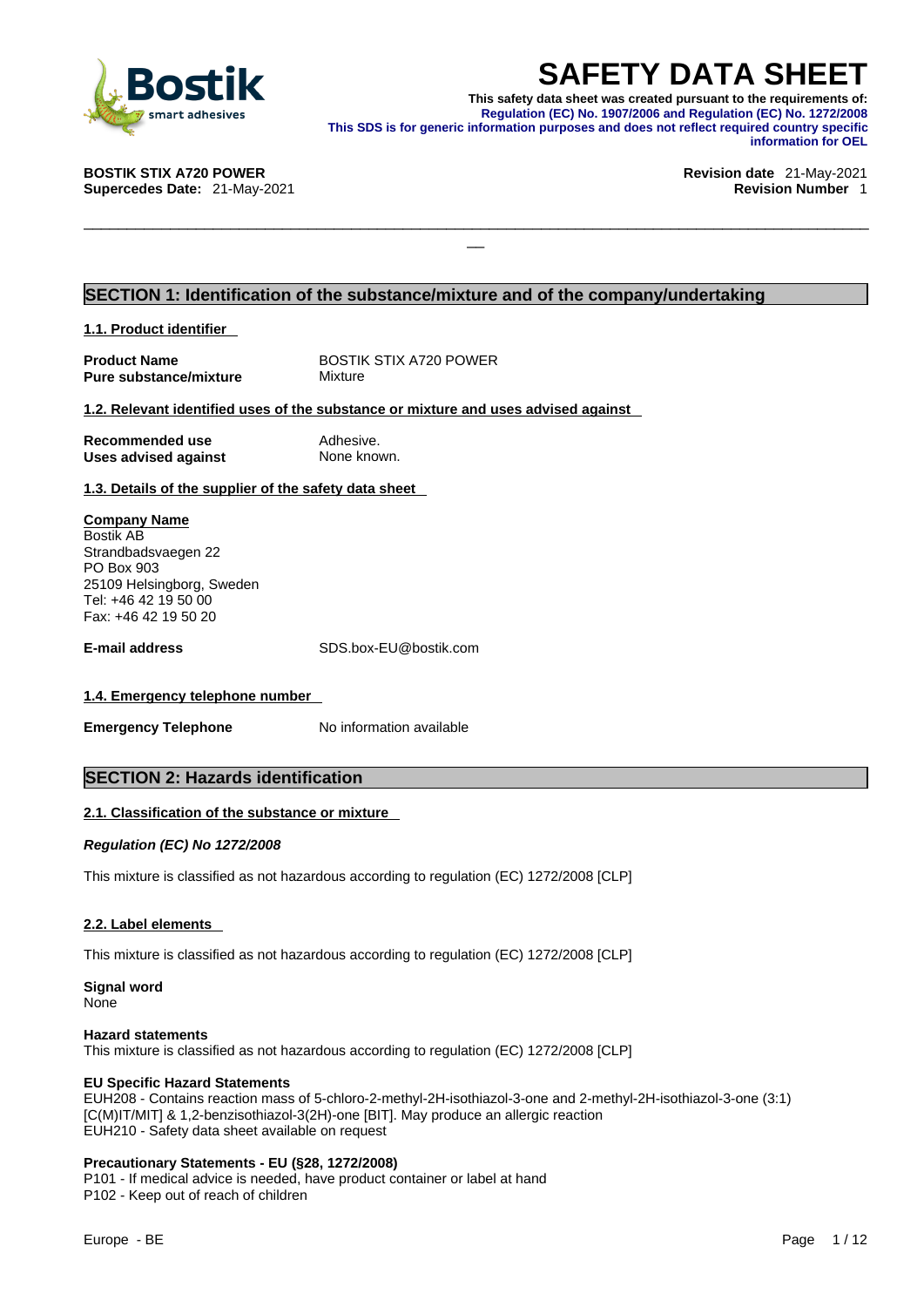\_\_\_\_\_\_\_\_\_\_\_\_\_\_\_\_\_\_\_\_\_\_\_\_\_\_\_\_\_\_\_\_\_\_\_\_\_\_\_\_\_\_\_\_\_\_\_\_\_\_\_\_\_\_\_\_\_\_\_\_\_\_\_\_\_\_\_\_\_\_\_\_\_\_\_\_\_\_\_\_\_\_\_\_\_\_\_\_\_\_\_

#### **2.3. Other hazards**

No information available.

#### **PBT & vPvB**

This mixture contains no substance considered to be persistent, bioaccumulating or toxic (PBT). This mixture contains no substance considered to be very persistent nor very bioaccumulating (vPvB).

### **SECTION 3: Composition/information on ingredients**

#### **3.1 Substances**

Not applicable

#### **3.2 Mixtures**

| <b>Chemical name</b>                          | <b>EC No</b> | <b>CAS No</b> | Weight-%      | <b>Classification</b>       | <b>Specific</b>                       | <b>REACH</b>              |
|-----------------------------------------------|--------------|---------------|---------------|-----------------------------|---------------------------------------|---------------------------|
|                                               |              |               |               | according to                | concentration limit                   | registration              |
|                                               |              |               |               | <b>Regulation (EC)</b>      | (SCL)                                 | number                    |
|                                               |              |               |               | No. 1272/2008               |                                       |                           |
|                                               |              |               |               | [CLP]                       |                                       |                           |
| 1,2-benzisothiazol-3(2H)                      | 220-120-9    | 2634-33-5     | $0.01 - 0.05$ | Acute Tox. 4                | Skin Sens. 1::<br>$C = 0.05%$         | 01-2120761540-<br>60-XXXX |
| -one [BIT]                                    |              |               |               | (H302)<br>Skin Irrit. 2     |                                       |                           |
|                                               |              |               |               | (H315)                      |                                       |                           |
|                                               |              |               |               | Eye Dam. 1                  |                                       |                           |
|                                               |              |               |               | (H318)                      |                                       |                           |
|                                               |              |               |               | Skin Sens. 1                |                                       |                           |
|                                               |              |               |               | (H317)                      |                                       |                           |
|                                               |              |               |               | Aquatic Acute 1             |                                       |                           |
|                                               |              |               |               | (H400)                      |                                       |                           |
|                                               |              |               |               | Acute Tox. 2                |                                       |                           |
|                                               |              |               |               | (H330)                      |                                       |                           |
|                                               |              |               |               | Aquatic Chronic             |                                       |                           |
|                                               |              |               |               | 2(H411)                     |                                       |                           |
|                                               |              |               |               | M Factor Acute              |                                       |                           |
|                                               |              |               |               | $=1$                        |                                       |                           |
| reaction mass of                              | 611-341-5    | 55965-84-9    | < 0.0015      | Acute Tox. 3                | Eye Dam. $1::$<br>C>=0.6% Irrit. 2 :: | 01-2120764691-<br>48-XXXX |
| 5-chloro-2-methyl-2H-iso<br>thiazol-3-one and |              |               |               | (H301)<br>Acute Tox. 2      | $0.06\% < = C < 0.6\%$                |                           |
| 2-methyl-2H-isothiazol-3                      |              |               |               | (H310)                      | Skin Corr. 1C::                       |                           |
| -one (3:1) [C(M) IT/MIT]                      |              |               |               | Acute Tox. 2                | $C = 0.6%$                            |                           |
|                                               |              |               |               | (H330)                      | Skin Irrit. 2:                        |                           |
|                                               |              |               |               | Skin Corr. 1C               | $0.06\% < = C < 0.6\%$                |                           |
|                                               |              |               |               | (H314)                      | Skin Sens. 1::                        |                           |
|                                               |              |               |               | Eye Dam. 1                  | C>=0.0015%                            |                           |
|                                               |              |               |               | (H318)                      |                                       |                           |
|                                               |              |               |               | Skin Sens. 1A               |                                       |                           |
|                                               |              |               |               | (H317)                      |                                       |                           |
|                                               |              |               |               | Aquatic Acute 1             |                                       |                           |
|                                               |              |               |               | (H400)                      |                                       |                           |
|                                               |              |               |               | Aquatic Chronic             |                                       |                           |
|                                               |              |               |               | 1(H410)<br>M Factor Acute = |                                       |                           |
|                                               |              |               |               | 100                         |                                       |                           |
|                                               |              |               |               | M Factor Chronic            |                                       |                           |
|                                               |              |               |               | $= 100$                     |                                       |                           |

**Full text of H- and EUH-phrases: see section 16**

Note: ^ indicates not classified, however, the substance is listed in section 3 as it has an OEL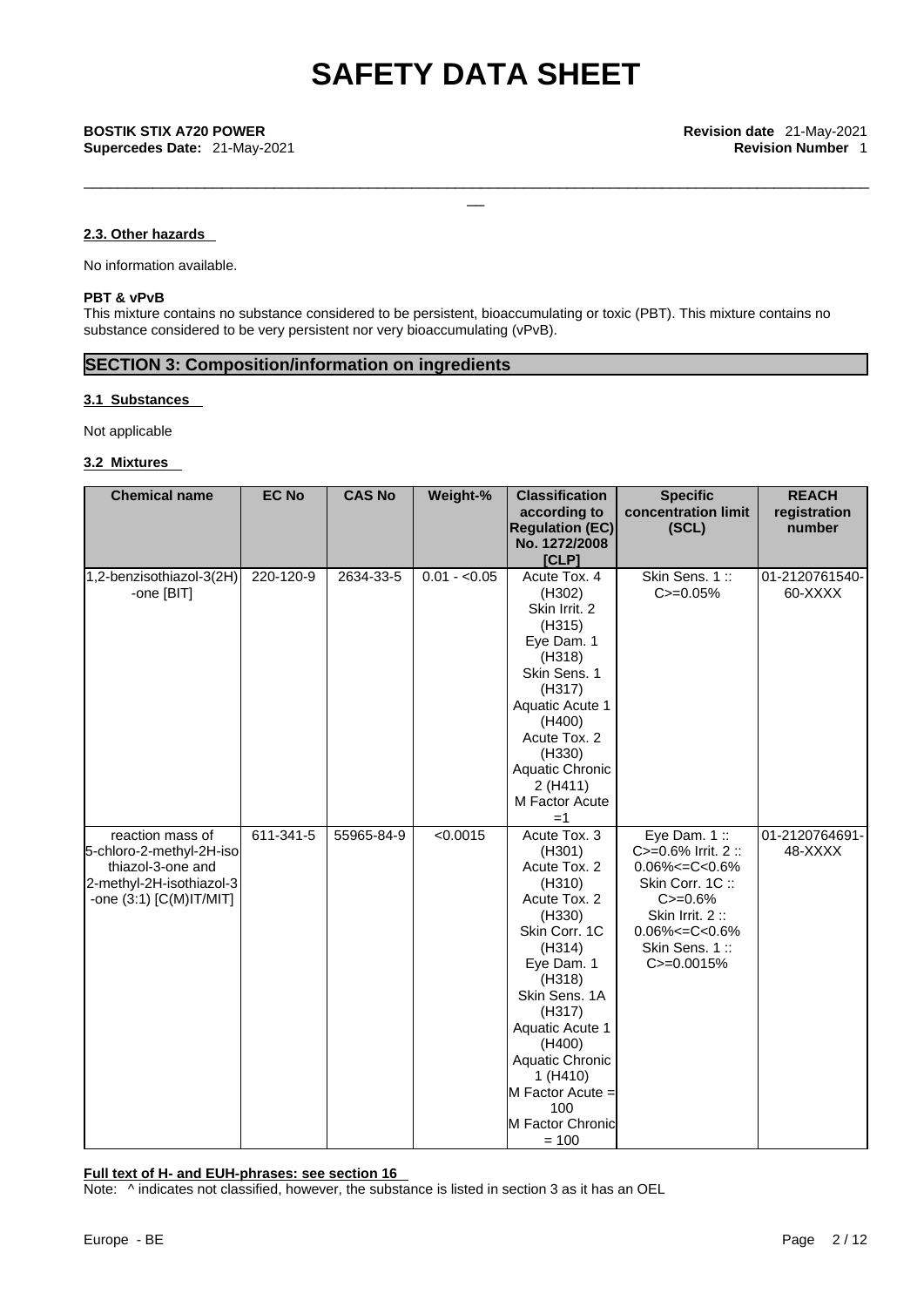\_\_\_\_\_\_\_\_\_\_\_\_\_\_\_\_\_\_\_\_\_\_\_\_\_\_\_\_\_\_\_\_\_\_\_\_\_\_\_\_\_\_\_\_\_\_\_\_\_\_\_\_\_\_\_\_\_\_\_\_\_\_\_\_\_\_\_\_\_\_\_\_\_\_\_\_\_\_\_\_\_\_\_\_\_\_\_\_\_\_\_

This product does not contain candidate substances of very high concern at a concentration >=0.1% (Regulation (EC) No. 1907/2006 (REACH), Article 59)

### **SECTION 4: First aid measures**

#### **4.1. Description of first aid measures**

| <b>General advice</b>                                            | Show this safety data sheet to the doctor in attendance.                                                                                                               |
|------------------------------------------------------------------|------------------------------------------------------------------------------------------------------------------------------------------------------------------------|
| <b>Inhalation</b>                                                | Remove to fresh air. IF exposed or concerned: Get medical advice/attention.                                                                                            |
| Eye contact                                                      | Rinse thoroughly with plenty of water for at least 15 minutes, lifting lower and upper<br>eyelids. Consult a doctor.                                                   |
| <b>Skin contact</b>                                              | Wash skin with soap and water. In the case of skin irritation or allergic reactions see a<br>doctor.                                                                   |
| Ingestion                                                        | Clean mouth with water. Do NOT induce vomiting. Drink 1 or 2 glasses of water. Never<br>give anything by mouth to an unconscious person.                               |
| 4.2. Most important symptoms and effects, both acute and delayed |                                                                                                                                                                        |
| <b>Symptoms</b>                                                  | No information available.                                                                                                                                              |
|                                                                  | 4.3. Indication of any immediate medical attention and special treatment needed                                                                                        |
| Note to doctors                                                  | Treat symptomatically.                                                                                                                                                 |
| <b>SECTION 5: Firefighting measures</b>                          |                                                                                                                                                                        |
| 5.1. Extinguishing media                                         |                                                                                                                                                                        |
| <b>Suitable Extinguishing Media</b>                              | Use extinguishing measures that are appropriate to local circumstances and the<br>surrounding environment.                                                             |
| Unsuitable extinguishing media                                   | Full water jet.                                                                                                                                                        |
| 5.2. Special hazards arising from the substance or mixture       |                                                                                                                                                                        |
| Specific hazards arising from the<br>chemical                    | Thermal decomposition can lead to release of toxic and corrosive gases/vapours.                                                                                        |
| <b>Hazardous combustion products</b>                             | Carbon monoxide. Carbon dioxide (CO2).                                                                                                                                 |
| 5.3. Advice for firefighters                                     |                                                                                                                                                                        |
| precautions for fire-fighters                                    | Special protective equipment and Firefighters should wear self-contained breathing apparatus and full firefighting turnout<br>gear. Use personal protection equipment. |
| <b>SECTION 6: Accidental release measures</b>                    |                                                                                                                                                                        |

#### **6.1. Personal precautions, protective equipment and emergency procedures**

**Personal precautions** Ensure adequate ventilation. Use personal protective equipment as required. Avoid contact with skin, eyes or clothing.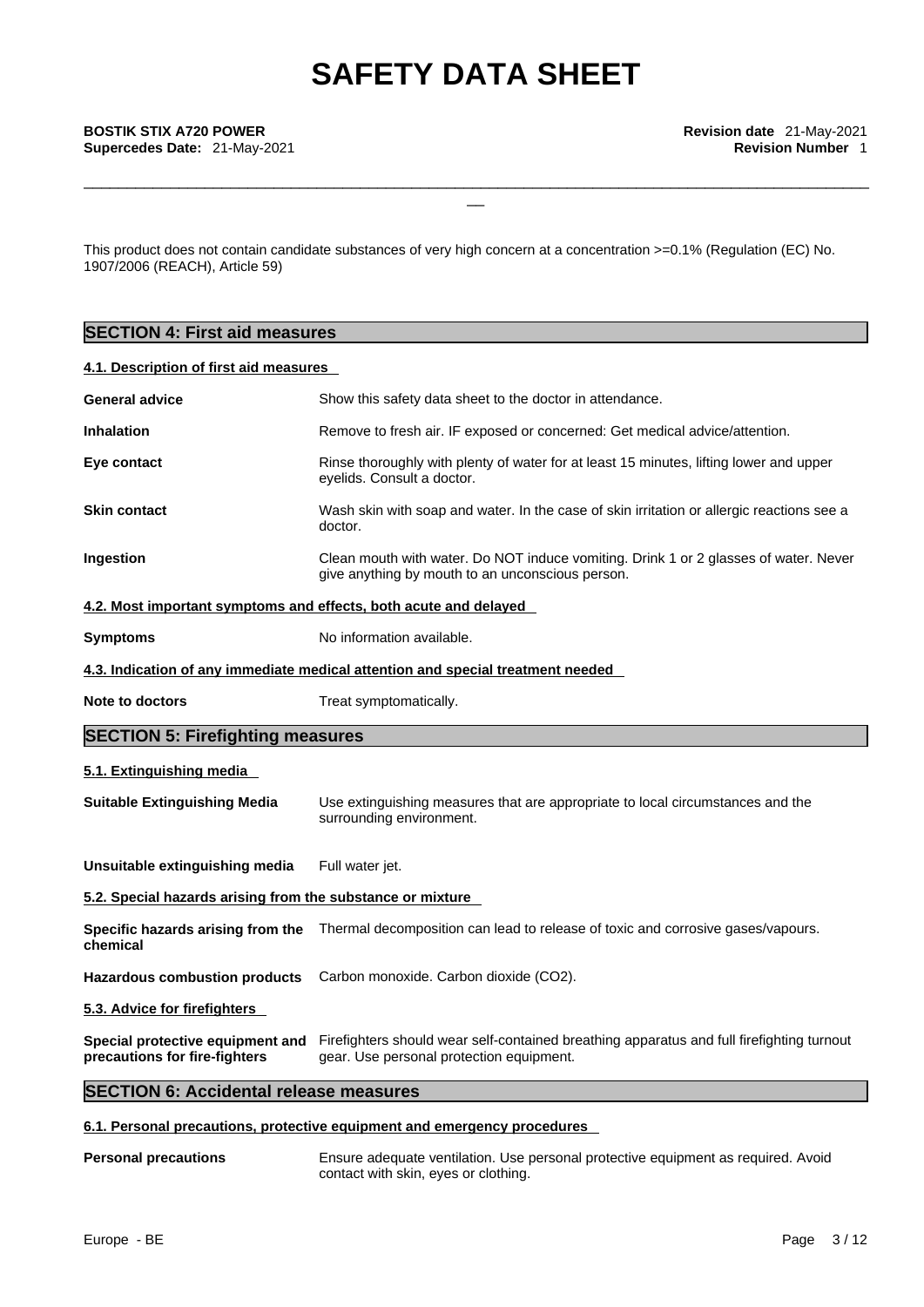| <b>BOSTIK STIX A720 POWER</b><br>Supercedes Date: 21-May-2021     | Revision date 21-May-2021<br><b>Revision Number 1</b>                                                                                                                                     |  |  |  |
|-------------------------------------------------------------------|-------------------------------------------------------------------------------------------------------------------------------------------------------------------------------------------|--|--|--|
| <b>Other information</b>                                          | Ventilate the area. Prevent further leakage or spillage if safe to do so.                                                                                                                 |  |  |  |
| For emergency responders                                          | Use personal protection recommended in Section 8.                                                                                                                                         |  |  |  |
| 6.2. Environmental precautions                                    |                                                                                                                                                                                           |  |  |  |
| <b>Environmental precautions</b>                                  | Prevent product from entering drains. See Section 12 for additional Ecological<br>Information.                                                                                            |  |  |  |
| 6.3. Methods and material for containment and cleaning up         |                                                                                                                                                                                           |  |  |  |
| <b>Methods for containment</b>                                    | Use a non-combustible material like vermiculite, sand or earth to soak up the product<br>and place into a container for later disposal.                                                   |  |  |  |
| Methods for cleaning up                                           | Take up mechanically, placing in appropriate containers for disposal.                                                                                                                     |  |  |  |
| Prevention of secondary hazards                                   | Clean contaminated objects and areas thoroughly observing environmental regulations.                                                                                                      |  |  |  |
| 6.4. Reference to other sections                                  |                                                                                                                                                                                           |  |  |  |
| Reference to other sections                                       | See section 8 for more information. See section 13 for more information.                                                                                                                  |  |  |  |
| <b>SECTION 7: Handling and storage</b>                            |                                                                                                                                                                                           |  |  |  |
| 7.1. Precautions for safe handling                                |                                                                                                                                                                                           |  |  |  |
| Advice on safe handling                                           | Ensure adequate ventilation. Use personal protection equipment. Avoid contact with<br>skin, eyes or clothing.                                                                             |  |  |  |
| <b>General hygiene considerations</b>                             | Do not eat, drink or smoke when using this product. Wash hands before breaks and after<br>work. Remove and wash contaminated clothing and gloves, including the inside, before<br>re-use. |  |  |  |
| 7.2. Conditions for safe storage, including any incompatibilities |                                                                                                                                                                                           |  |  |  |
| <b>Storage Conditions</b>                                         | Keep from freezing. Keep at temperatures between 10 and 35 °C.                                                                                                                            |  |  |  |
| 7.3. Specific end use(s)                                          |                                                                                                                                                                                           |  |  |  |
| Specific use(s)<br>Adhesive.                                      |                                                                                                                                                                                           |  |  |  |
| <b>Identified uses</b>                                            | Risk Management Methods (RMM) The information required is contained in this Safety Data Sheet.                                                                                            |  |  |  |
| <b>Other information</b>                                          | Observe technical data sheet.                                                                                                                                                             |  |  |  |
| <b>SECTION 8: Exposure controls/personal protection</b>           |                                                                                                                                                                                           |  |  |  |
| 8.1. Control parameters                                           |                                                                                                                                                                                           |  |  |  |
| <b>Exposure Limits</b>                                            |                                                                                                                                                                                           |  |  |  |
| SDS for further information.                                      | Only European Community Occupational Exposure Limits will be shown in this document. Please refer to regional                                                                             |  |  |  |

### **Derived No Effect Level (DNEL)** No information available

| Derived No Effect Level (DNEL)                 |                 |                         |               |
|------------------------------------------------|-----------------|-------------------------|---------------|
| 1,2-benzisothiazol-3(2H)-one [BIT] (2634-33-5) |                 |                         |               |
| Type                                           | IExposure route | Derived No Effect Level | Safety factor |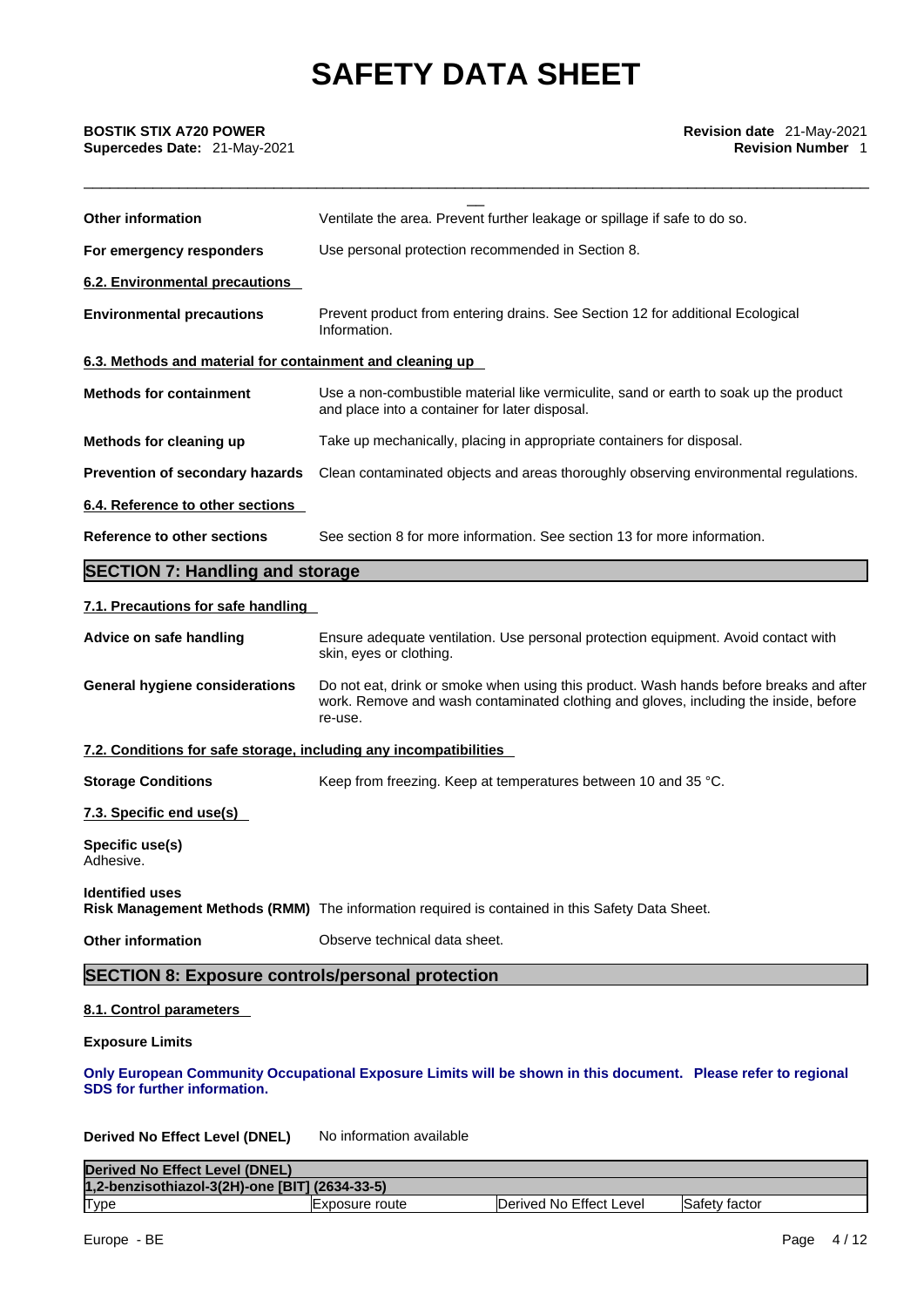|                         |            | (DNEL)                 |  |  |
|-------------------------|------------|------------------------|--|--|
| worker                  | Inhalation | 6.81 mg/m <sup>3</sup> |  |  |
| Long term               |            |                        |  |  |
| Systemic health effects |            |                        |  |  |
| worker                  | Dermal     | $0.966$ mg/kg bw/d     |  |  |
| Long term               |            |                        |  |  |
| Systemic health effects |            |                        |  |  |

\_\_\_\_\_\_\_\_\_\_\_\_\_\_\_\_\_\_\_\_\_\_\_\_\_\_\_\_\_\_\_\_\_\_\_\_\_\_\_\_\_\_\_\_\_\_\_\_\_\_\_\_\_\_\_\_\_\_\_\_\_\_\_\_\_\_\_\_\_\_\_\_\_\_\_\_\_\_\_\_\_\_\_\_\_\_\_\_\_\_\_

| <b>Derived No Effect Level (DNEL)</b><br>1,2-benzisothiazol-3(2H)-one [BIT] (2634-33-5) |            |                       |  |  |
|-----------------------------------------------------------------------------------------|------------|-----------------------|--|--|
|                                                                                         |            |                       |  |  |
| Consumer<br>Long term<br>Systemic health effects                                        | Inhalation | 1.2 mg/m <sup>3</sup> |  |  |
| Consumer<br>Long term<br>Systemic health effects                                        | Dermal     | $0.345$ mg/kg bw/d    |  |  |

#### **Predicted No Effect Concentration** No information available. **(PNEC)**

| <b>Predicted No Effect Concentration (PNEC)</b><br>1,2-benzisothiazol-3(2H)-one [BIT] (2634-33-5) |                    |  |
|---------------------------------------------------------------------------------------------------|--------------------|--|
|                                                                                                   |                    |  |
| Freshwater                                                                                        | $4.03 \mu q$       |  |
| Marine water                                                                                      | $0.403 \mu q/l$    |  |
| Sewage treatment plant                                                                            | $1.03$ mg/         |  |
| Freshwater sediment                                                                               | 49.9 µg/l          |  |
| Marine sediment                                                                                   | 4.99 µg/l          |  |
| Soil                                                                                              | 3 mg/kg dry weight |  |

### **8.2. Exposure controls**

**Engineering controls** Ensure adequate ventilation, especially in confined areas.

#### **Personal protective equipment**

| Eye/face protection           | Tight sealing safety goggles. Eye protection must conform to standard EN 166.            |
|-------------------------------|------------------------------------------------------------------------------------------|
| <b>Hand protection</b>        | Wear suitable gloves. Gloves must conform to standard EN 374. Recommended Use:.          |
|                               | Nitrile rubber. Butyl rubber. Glove thickness > 0.7mm. Ensure that the breakthrough time |
|                               | of the glove material is not exceeded. Refer to glove supplier for information on        |
|                               | breakthrough time for specific gloves. The breakthrough time for the mentioned glove     |
|                               | material is in general greater than 480 min.                                             |
| Skin and body protection      | Suitable protective clothing.                                                            |
| <b>Respiratory protection</b> | None under normal use conditions.                                                        |

**Environmental exposure controls** Do not allow uncontrolled discharge of product into the environment.

### **SECTION 9: Physical and chemical properties**

#### **9.1. Information on basic physical and chemical properties**

| <b>Physical state</b>  | Liauid                   |
|------------------------|--------------------------|
| Appearance             | Very viscous             |
| Colour                 | White                    |
| Odour                  | No information available |
| <b>Odour threshold</b> | No information available |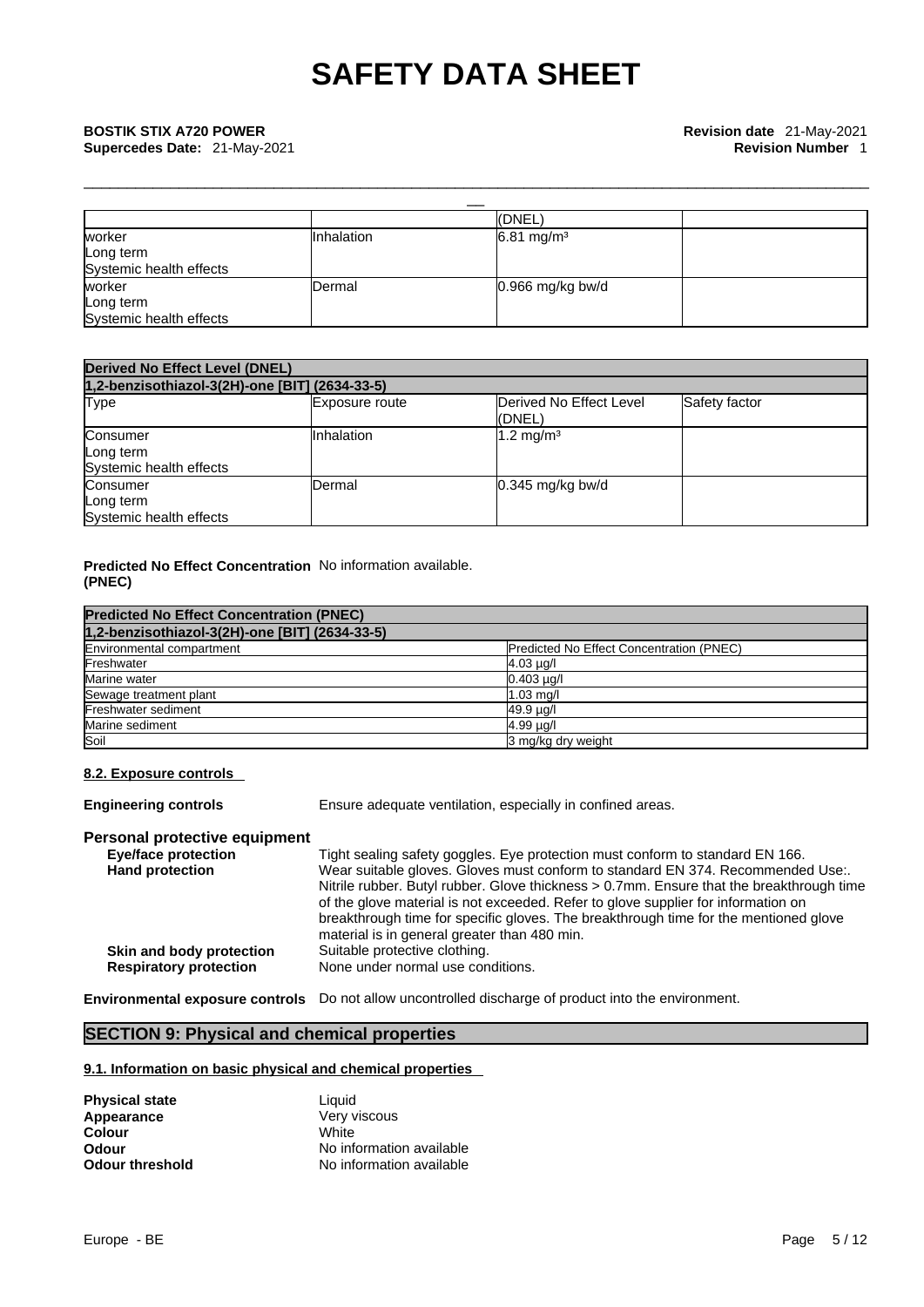\_\_\_\_\_\_\_\_\_\_\_\_\_\_\_\_\_\_\_\_\_\_\_\_\_\_\_\_\_\_\_\_\_\_\_\_\_\_\_\_\_\_\_\_\_\_\_\_\_\_\_\_\_\_\_\_\_\_\_\_\_\_\_\_\_\_\_\_\_\_\_\_\_\_\_\_\_\_\_\_\_\_\_\_\_\_\_\_\_\_\_

\_\_ **BOSTIK STIX A720 POWER Revision date** 21-May-2021 **Supercedes Date:** 21-May-2021 **Revision Number** 1

| <b>Property</b>                                   | <b>Values</b>                     | Remarks • Method |
|---------------------------------------------------|-----------------------------------|------------------|
| рH                                                | No data available                 |                  |
| pH (as aqueous solution)                          | $6.5 - 8.0$                       |                  |
| Melting point / freezing point                    | No data available                 |                  |
| Initial boiling point and boiling                 | 100 °C                            |                  |
| range                                             |                                   |                  |
| <b>Flash point</b>                                | No data available                 |                  |
| <b>Evaporation rate</b>                           | No data available                 |                  |
| <b>Flammability</b>                               | Not applicable for liquids.       |                  |
| <b>Flammability Limit in Air</b>                  |                                   |                  |
| Upper flammability or explosive No data available |                                   |                  |
| limits                                            |                                   |                  |
| Lower flammability or explosive No data available |                                   |                  |
| limits                                            |                                   |                  |
| Vapour pressure                                   | No data available                 |                  |
| <b>Relative vapour density</b>                    | No data available                 |                  |
| <b>Relative density</b>                           | No data available                 |                  |
| <b>Water solubility</b>                           | No data available                 |                  |
| Solubility(ies)                                   | No data available                 |                  |
| <b>Partition coefficient</b>                      | No data available                 |                  |
| <b>Autoignition temperature</b>                   | No data available                 |                  |
| <b>Decomposition temperature</b>                  | No data available                 |                  |
| <b>Kinematic viscosity</b>                        | No data available                 |                  |
| <b>Dynamic viscosity</b>                          | No data available                 |                  |
| <b>Explosive properties</b>                       | No data available                 |                  |
| <b>Oxidising properties</b>                       | No data available                 |                  |
|                                                   |                                   |                  |
| 9.2. Other information                            |                                   |                  |
| Solid content (%)                                 | No information available          |                  |
| <b>VOC Content (%)</b>                            |                                   |                  |
| <b>Liquid Density</b>                             | 1.27 $q/cm^3$                     |                  |
|                                                   |                                   |                  |
|                                                   |                                   |                  |
| APATIAN 10 AL LUIL<br><b>Contract Contract</b>    | <b>Contract Contract Contract</b> |                  |

### **SECTION 10: Stability and reactivity**

| 10.1. Reactivity                                                 |                                           |
|------------------------------------------------------------------|-------------------------------------------|
| Reactivity                                                       | No information available.                 |
| 10.2. Chemical stability                                         |                                           |
| Stability                                                        | Stable under normal conditions.           |
| Explosion data                                                   |                                           |
| Sensitivity to mechanical<br>impact                              | None.                                     |
| <b>Sensitivity to static discharge</b> None.                     |                                           |
| 10.3. Possibility of hazardous reactions                         |                                           |
| Possibility of hazardous reactions None under normal processing. |                                           |
| 10.4. Conditions to avoid                                        |                                           |
| <b>Conditions to avoid</b>                                       | Keep from freezing.                       |
| 10.5. Incompatible materials                                     |                                           |
| Incompatible materials                                           | None known based on information supplied. |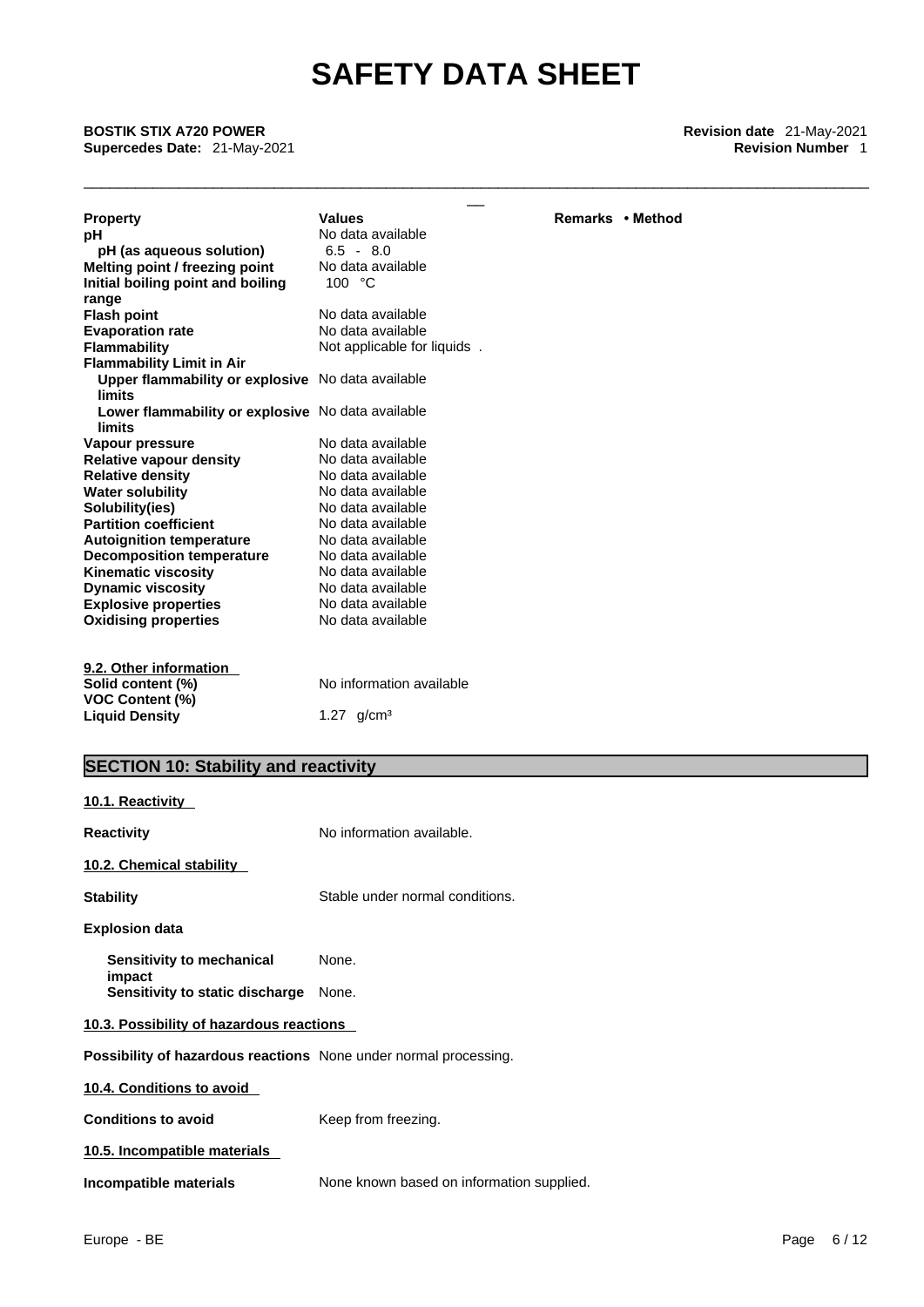\_\_\_\_\_\_\_\_\_\_\_\_\_\_\_\_\_\_\_\_\_\_\_\_\_\_\_\_\_\_\_\_\_\_\_\_\_\_\_\_\_\_\_\_\_\_\_\_\_\_\_\_\_\_\_\_\_\_\_\_\_\_\_\_\_\_\_\_\_\_\_\_\_\_\_\_\_\_\_\_\_\_\_\_\_\_\_\_\_\_\_

#### **10.6. Hazardous decomposition products**

**Hazardous decomposition products**  None under normal use conditions. Stable under recommended storage conditions.

### **SECTION 11: Toxicological information**

#### **11.1. Information on toxicological effects**

#### **Information on likely routes of exposure**

#### **Product Information** .

| <b>Inhalation</b>   | Based on available data, the classification criteria are not met.            |
|---------------------|------------------------------------------------------------------------------|
| Eye contact         | Based on available data, the classification criteria are not met.            |
| <b>Skin contact</b> | Based on available data, the classification criteria are not met.            |
| Ingestion           | Based on available data, the classification criteria are not met.            |
|                     | Symptoms related to the physical, chemical and toxicological characteristics |

**Symptoms** No information available.

**Numerical measures of toxicity**

#### **Acute toxicity The following values are calculated based on chapter 3.1 of the GHS document ATEmix (dermal)**21,484.00 mg/kg

#### **Component Information**

| Chemical name                                                                                                                           | Oral LD50             | Dermal LD50                                     | Inhalation LC50 |
|-----------------------------------------------------------------------------------------------------------------------------------------|-----------------------|-------------------------------------------------|-----------------|
| 1,2-benzisothiazol-3(2H)-one<br>[BIT]<br>2634-33-5                                                                                      | $=670$ mg/kg (Rattus) | $LD50 > 2000$ mg/kg (Rattus)                    |                 |
| reaction mass of<br>5-chloro-2-methyl-2H-isothiazo<br>I-3-one and<br>2-methyl-2H-isothiazol-3-one<br>$(3:1)$ [C(M)IT/MIT]<br>55965-84-9 | $=$ 53 mg/kg (Rattus) | $LD50 = 87.12$ mg/kg<br>(Oryctolagus cuniculus) |                 |

#### **Delayed and immediate effects as well as chronic effects from short and long-term exposure**

| <b>Skin corrosion/irritation</b>  | Based on available data, the classification criteria are not met.                                   |
|-----------------------------------|-----------------------------------------------------------------------------------------------------|
|                                   | Serious eye damage/eye irritation Based on available data, the classification criteria are not met. |
| Respiratory or skin sensitisation | Based on available data, the classification criteria are not met.                                   |
| <b>Germ cell mutagenicity</b>     | Based on available data, the classification criteria are not met.                                   |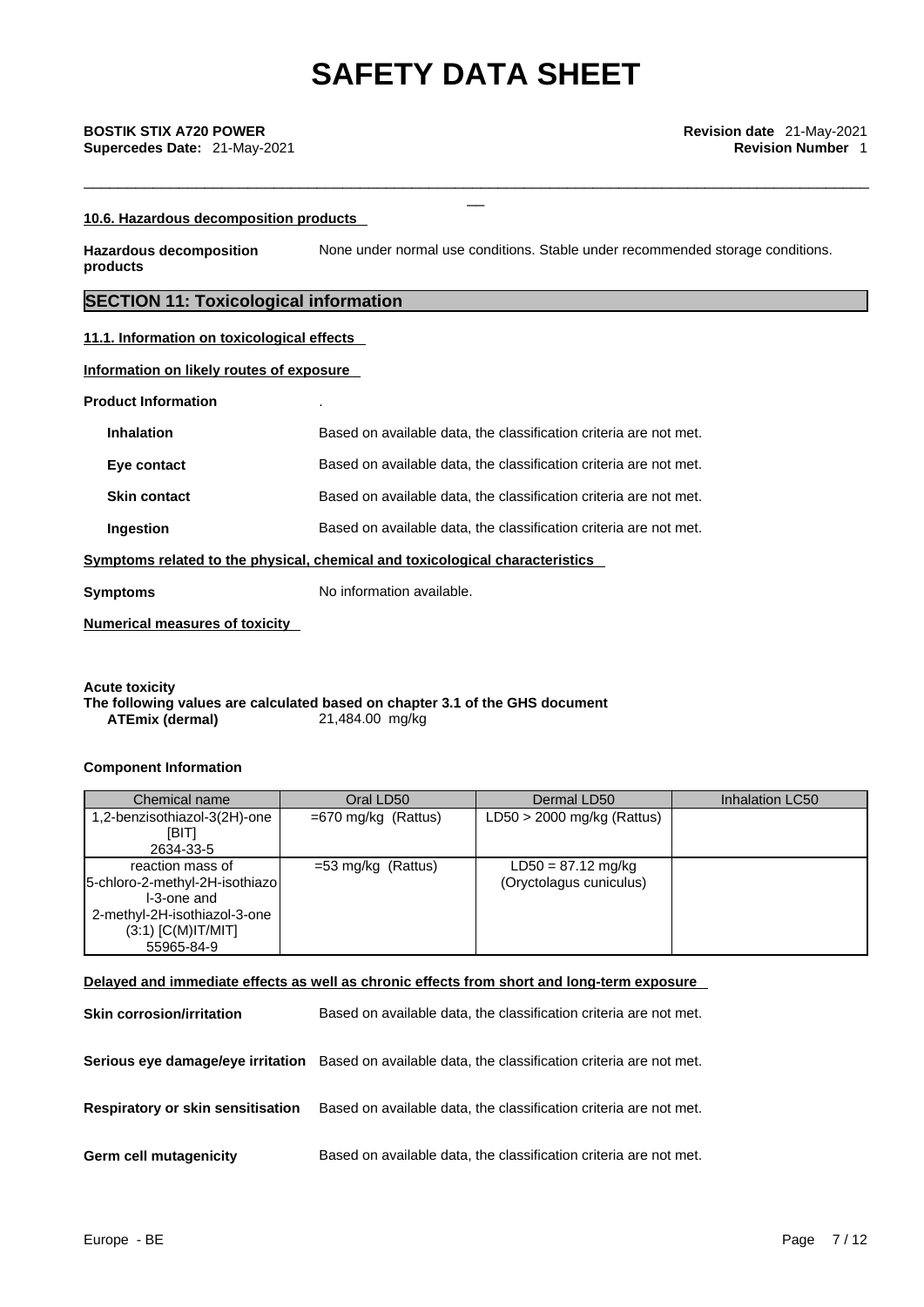\_\_\_\_\_\_\_\_\_\_\_\_\_\_\_\_\_\_\_\_\_\_\_\_\_\_\_\_\_\_\_\_\_\_\_\_\_\_\_\_\_\_\_\_\_\_\_\_\_\_\_\_\_\_\_\_\_\_\_\_\_\_\_\_\_\_\_\_\_\_\_\_\_\_\_\_\_\_\_\_\_\_\_\_\_\_\_\_\_\_\_

| <b>BOSTIK STIX A720 POWER</b><br>Supercedes Date: 21-May-2021 | Revision date 21-May-2021<br><b>Revision Number 1</b>             |
|---------------------------------------------------------------|-------------------------------------------------------------------|
| Carcinogenicity                                               | Based on available data, the classification criteria are not met. |
| <b>Reproductive toxicity</b>                                  | Based on available data, the classification criteria are not met. |
| STOT - single exposure                                        | Based on available data, the classification criteria are not met. |
| <b>STOT - repeated exposure</b>                               | Based on available data, the classification criteria are not met. |
| <b>Aspiration hazard</b>                                      | Based on available data, the classification criteria are not met. |
| 11.2. Information on other hazards                            |                                                                   |
| 11.2.1. Endocrine disrupting properties                       |                                                                   |
| <b>Endocrine disrupting properties</b>                        | No information available.                                         |
| 11.2.2. Other information                                     |                                                                   |

**Other adverse effects** No information available.

### **SECTION 12: Ecological information**

#### **12.1. Toxicity**

#### **Ecotoxicity**

| Chemical name           | Algae/aquatic                 | <b>Fish</b>         | Toxicity to    | Crustacea          | M-Factor | M-Factor    |
|-------------------------|-------------------------------|---------------------|----------------|--------------------|----------|-------------|
|                         | plants                        |                     | microorganisms |                    |          | (long-term) |
| 1,2-benzisothiazol-3(2  | EC50 3Hr                      | LC50 (96hr)         |                | EC50(48hr) 2.94    |          |             |
| H)-one [BIT]            | 13 <sub>mg</sub> /l           | $2.15 \text{ mg/l}$ |                | mg/l (Daphnia      |          |             |
| 2634-33-5               | (activated                    | Cyprinodon          |                | Magna) OECD        |          |             |
|                         | sludge) (OECD                 | variegatus EPA      |                | 202.               |          |             |
|                         | 209)                          | 540/9-85-006        |                |                    |          |             |
| reaction mass of        | EC50 (72h)                    | $EC50 (96h) =$      |                | $EC50 (48h) = 0.1$ | 100      | 100         |
| 5-chloro-2-methyl-2H-is | $=0.048$ mg/L                 | $0.22$ mg/L         |                | mg/L (Daphnia      |          |             |
| othiazol-3-one and      | (Pseudokirchner (Oncorhynchus |                     |                | magna) (OECD       |          |             |
| 2-methyl-2H-isothiazol- | iella                         | mykiss) (OECD       |                | 202)               |          |             |
| $3$ -one $(3:1)$        | subcapitata)                  | 211)                |                |                    |          |             |
| $[C(M)$ IT/MIT]         | (OECD 201)                    |                     |                |                    |          |             |
| 55965-84-9              |                               |                     |                |                    |          |             |

#### **12.2. Persistence and degradability**

**Persistence and degradability** No information available.

### **12.3. Bioaccumulative potential**

**Bioaccumulation** There is no data for this product.

#### **Component Information**

| name<br><b>Giltilitar</b>                      | coefficient<br>anuuun | (BCF<br>า factor i<br>Bioconcentration |
|------------------------------------------------|-----------------------|----------------------------------------|
| .2-benzisothiazol-3(2H)<br><b>IBIT</b><br>-one |                       | ΩF<br>J.JJ                             |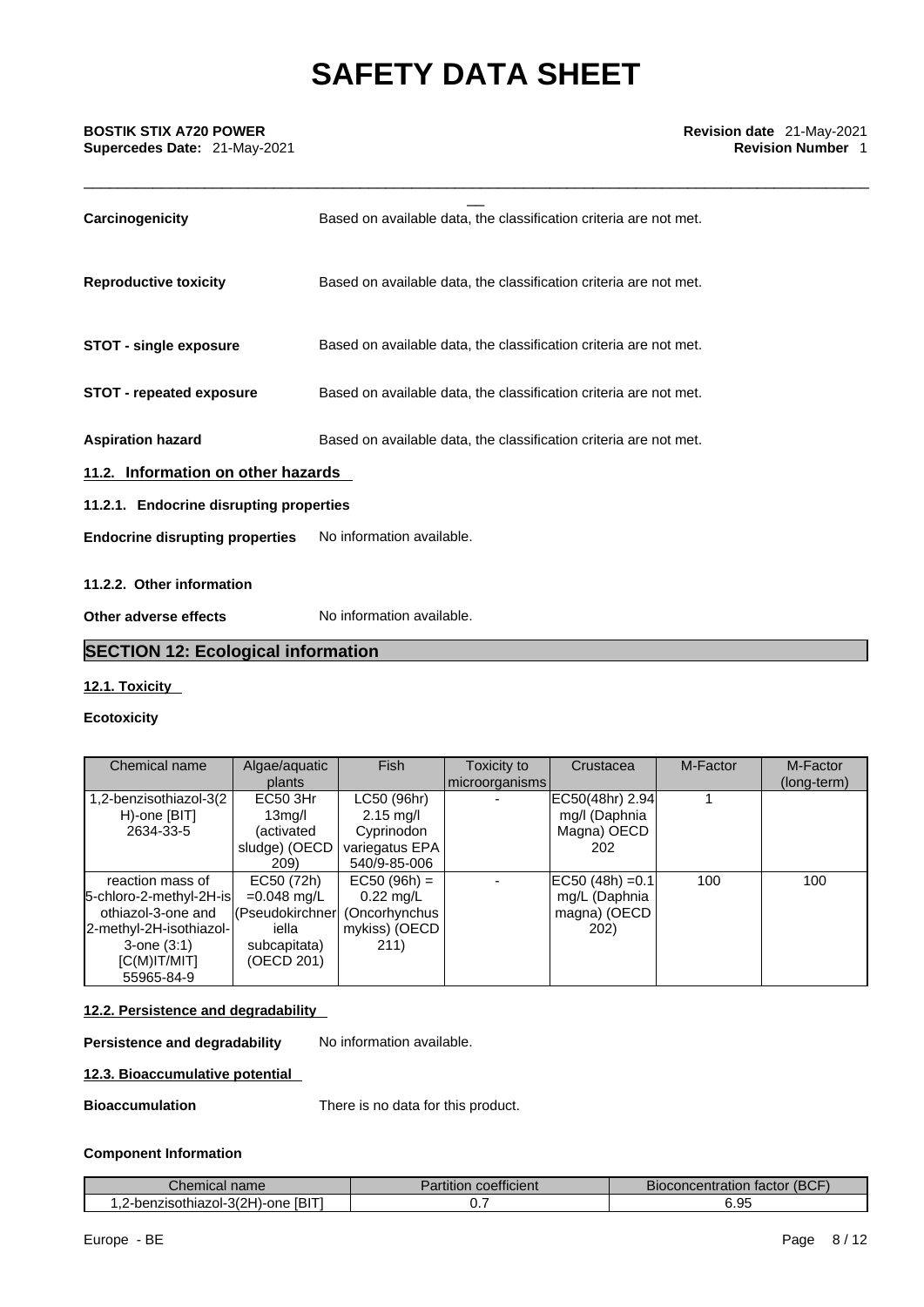| 2634-33-5                                   |      |
|---------------------------------------------|------|
| reaction mass of                            | 3.16 |
| [5-chloro-2-methyl-2H-isothiazol-3-one and] |      |
| 2-methyl-2H-isothiazol-3-one (3:1)          |      |
| IC(M)IT/MIT                                 |      |
| 55965-84-9                                  |      |

\_\_\_\_\_\_\_\_\_\_\_\_\_\_\_\_\_\_\_\_\_\_\_\_\_\_\_\_\_\_\_\_\_\_\_\_\_\_\_\_\_\_\_\_\_\_\_\_\_\_\_\_\_\_\_\_\_\_\_\_\_\_\_\_\_\_\_\_\_\_\_\_\_\_\_\_\_\_\_\_\_\_\_\_\_\_\_\_\_\_\_

#### **12.4. Mobility in soil**

**Mobility in soil** No information available.

#### **12.5. Results of PBT and vPvB assessment**

#### **PBT and vPvB assessment**

| Chemical name                                              | PBT and vPvB assessment         |  |
|------------------------------------------------------------|---------------------------------|--|
| 1,2-benzisothiazol-3(2H)-one [BIT]                         | The substance is not PBT / vPvB |  |
| 2634-33-5                                                  |                                 |  |
| reaction mass of 5-chloro-2-methyl-2H-isothiazol-3-one and | The substance is not PBT / vPvB |  |
| 2-methyl-2H-isothiazol-3-one (3:1) [C(M)IT/MIT]            |                                 |  |
| 55965-84-9                                                 |                                 |  |

#### **12.6. Other adverse effects**

**Other adverse effects** No information available.

### **SECTION 13: Disposal considerations**

| 13.1. Waste treatment methods          |                                                                                                                    |
|----------------------------------------|--------------------------------------------------------------------------------------------------------------------|
| Waste from residues/unused<br>products | Dispose of in accordance with local regulations. Dispose of waste in accordance with<br>environmental legislation. |
| Contaminated packaging                 | Do not reuse empty containers.                                                                                     |
| <b>European Waste Cataloque</b>        | 08 04 10 waste adhesives and sealants other than those mentioned in 08 04 09                                       |
| <b>Other information</b>               | Waste codes should be assigned by the user based on the application for which the<br>product was used.             |

## **SECTION 14: Transport information**

**Note: Keep from freezing.** 

|             | Land transport (ADR/RID)<br>14.1 UN number or ID number<br>14.2 Proper Shipping Name<br>14.3 Transport hazard class(es)<br>14.4 Packing group<br>14.5 Environmental hazards<br><b>14.6 Special Provisions</b> | Not regulated<br>Not regulated<br>Not regulated<br>Not regulated<br>Not applicable<br>None |
|-------------|---------------------------------------------------------------------------------------------------------------------------------------------------------------------------------------------------------------|--------------------------------------------------------------------------------------------|
| <b>IMDG</b> |                                                                                                                                                                                                               |                                                                                            |
|             | 14.1 UN number or ID number                                                                                                                                                                                   | Not regulated                                                                              |
|             | 14.2 Proper Shipping Name                                                                                                                                                                                     | Not regulated                                                                              |
|             | 14.3 Transport hazard class(es)                                                                                                                                                                               | Not regulated                                                                              |
|             | 14.4 Packing group                                                                                                                                                                                            | Not regulated                                                                              |
|             | 14.5 Marine pollutant                                                                                                                                                                                         | ΝP                                                                                         |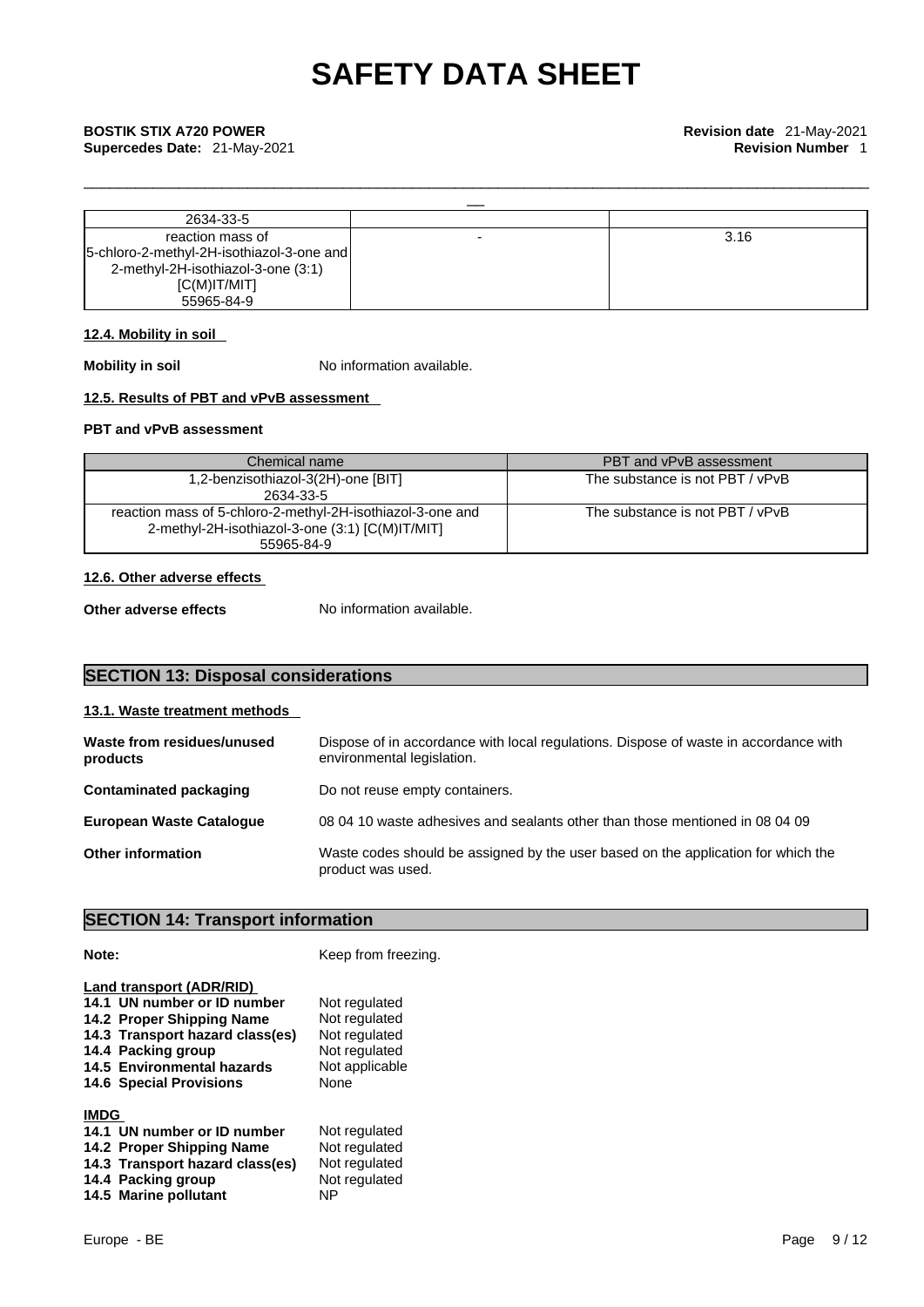\_\_\_\_\_\_\_\_\_\_\_\_\_\_\_\_\_\_\_\_\_\_\_\_\_\_\_\_\_\_\_\_\_\_\_\_\_\_\_\_\_\_\_\_\_\_\_\_\_\_\_\_\_\_\_\_\_\_\_\_\_\_\_\_\_\_\_\_\_\_\_\_\_\_\_\_\_\_\_\_\_\_\_\_\_\_\_\_\_\_\_

\_\_ **BOSTIK STIX A720 POWER Revision date** 21-May-2021 **Supercedes Date:** 21-May-2021 **Revision Number** 1

**14.6 Special Provisions** None **14.7 Transport in bulk according to Annex II of MARPOL and the IBC Code** Not applicable

#### **Air transport (ICAO-TI / IATA-DGR) 14.1 UN number or ID number** Not regulated **14.2 Proper Shipping Name** Not regulated **14.2 Proper Shipping Name** Not regulated **14.3 Transport hazard class(es)** Not regulated **14.3 Transport hazard class(es) 14.4 Packing group Mot regulated** 14.5 Environmental hazards Not applicable **14.6 Special Provisions** None

#### **Section 15: REGULATORY INFORMATION**

**15.1. Safety, health and environmental regulations/legislation specific for the substance or mixture**

#### **European Union**

#### **Registration, Evaluation, Authorization, and Restriction of Chemicals (REACh) Regulation (EC 1907/2006)**

#### **SVHC: Substances of Very High Concern for Authorisation:**

This product does not contain candidate substances of very high concern at a concentration >=0.1% (Regulation (EC) No. 1907/2006 (REACH), Article 59)

#### **EU-REACH (1907/2006) - Annex XVII - Substances subject to Restriction**

This product does not contain substances subject to restriction (Regulation (EC) No. 1907/2006 (REACH), Annex XVII).

#### **Substance subject to authorisation per REACH Annex XIV**

This product does not contain substances subject to authorisation (Regulation (EC) No. 1907/2006 (REACH), Annex XIV)

#### **Biocidal Products Regulation (EU) No 528/2012 (BPR)**

Contains a biocide : Contains C(M)IT/MIT (3:1). May produce an allergic reaction

## **Ozone-depleting substances (ODS) regulation (EC) 1005/2009**

Not applicable

#### **Persistent Organic Pollutants**

Not applicable

#### **National regulations**

#### **France**

#### **Occupational Illnesses (R-463-3, France)**

| <b>Chemical name</b>               | <b>French RG number</b> |
|------------------------------------|-------------------------|
| 1,2-benzisothiazol-3(2H)-one [BIT] | <b>RG 65</b>            |
| 2634-33-5                          |                         |

#### **Germany**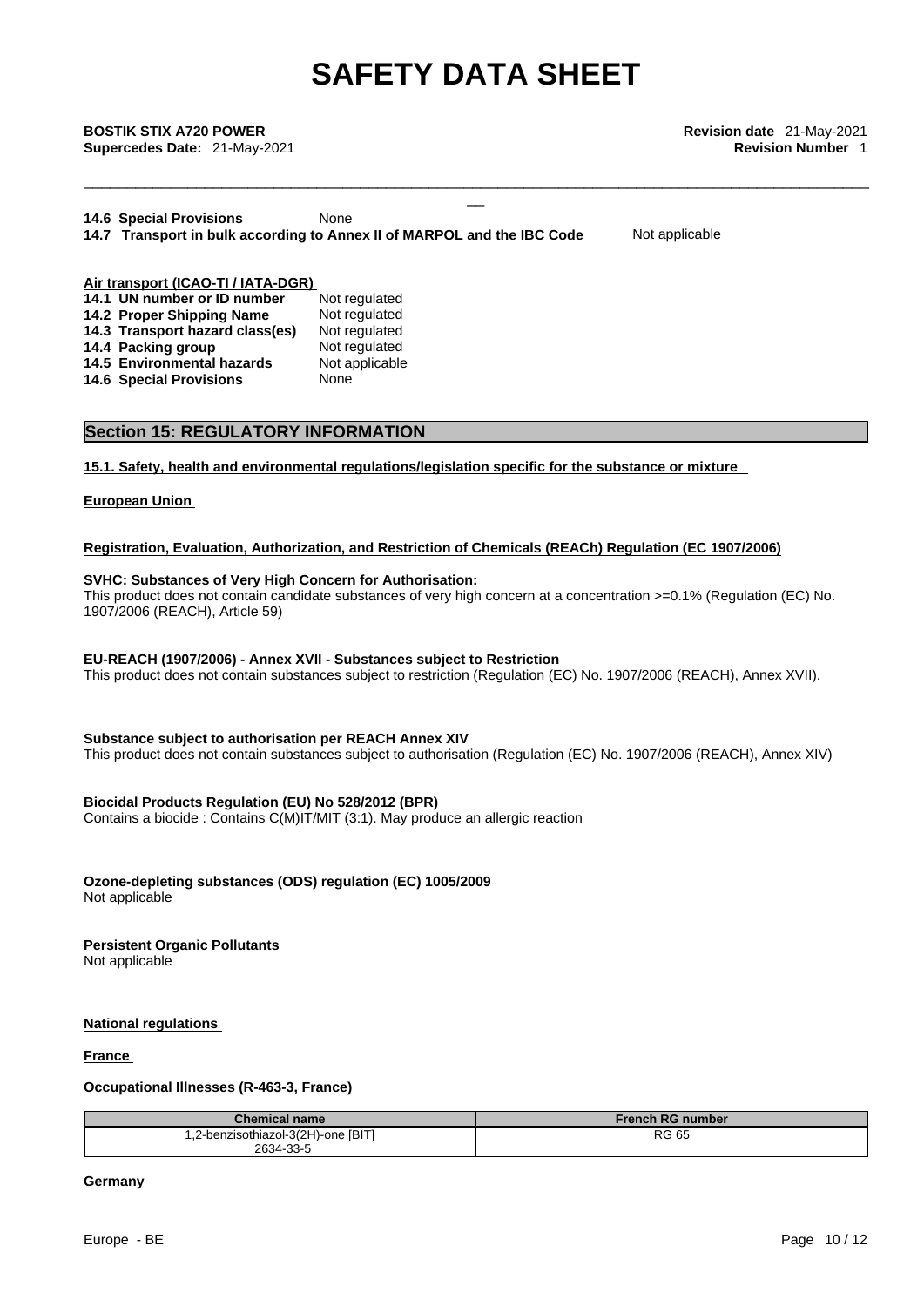\_\_\_\_\_\_\_\_\_\_\_\_\_\_\_\_\_\_\_\_\_\_\_\_\_\_\_\_\_\_\_\_\_\_\_\_\_\_\_\_\_\_\_\_\_\_\_\_\_\_\_\_\_\_\_\_\_\_\_\_\_\_\_\_\_\_\_\_\_\_\_\_\_\_\_\_\_\_\_\_\_\_\_\_\_\_\_\_\_\_\_

\_\_ **BOSTIK STIX A720 POWER Revision date** 21-May-2021 **Supercedes Date:** 21-May-2021 **Revision Number** 1

**Ordinance on Industrial Safety and Health - Germany - BetrSichV** No flammable liquids in accordance with BetrSichV

**Water hazard class (WGK)** slightly hazardous to water (WGK 1)

#### **Netherlands**

**List of Carcinogenic, mutagenic and reproductive toxin substances in accordance with Inspectorate SZW (Netherlands)** Not Listed

**Denmark Registration number(s) (P-no.)** No information available<br>MAI -Code 00-1 (1993) **MAL-Code Norway Registration number(s) (PRN-no.)** No information available

#### **15.2. Chemical safety assessment**

Chemical Safety Assessments have been carried out by the Reach registrants for substances registered at >10 tpa. No Chemical Safety Assessment has been carried out for this mixture.

### **SECTION 16: Other information**

#### **Key or legend to abbreviations and acronyms used in the safety data sheet**

#### **Full text of H-Statements referred to under section 3**

- H301 Toxic if swallowed
- H302 Harmful if swallowed
- H310 Fatal in contact with skin
- H314 Causes severe skin burns and eye damage
- H315 Causes skin irritation
- H317 May cause an allergic skin reaction
- H318 Causes serious eye damage
- H330 Fatal if inhaled
- H400 Very toxic to aquatic life
- H410 Very toxic to aquatic life with long lasting effects
- H411 Toxic to aquatic life with long lasting effects

#### **Legend**

| TWA (time-weighted average)                               |
|-----------------------------------------------------------|
| STEL (Short Term Exposure Limit)                          |
| Ceiling Limit Value                                       |
| Skin designation                                          |
| Substance(s) of Very High Concern                         |
| Persistent, Bioaccumulative, and Toxic (PBT) Chemicals    |
| Very Persistent and very Bioaccumulative (vPvB) Chemicals |
| Specific target organ toxicity - Repeated exposure        |
| Specific target organ toxicity - Single exposure          |
| European Waste Catalogue                                  |
|                                                           |

| Key literature references and sources for data |  |
|------------------------------------------------|--|
| No information available                       |  |

| <b>Prepared By</b>    | <b>Product Safety &amp; Regulatory Affairs</b> |
|-----------------------|------------------------------------------------|
| <b>Revision date</b>  | 21-May-2021                                    |
| Indication of changes |                                                |